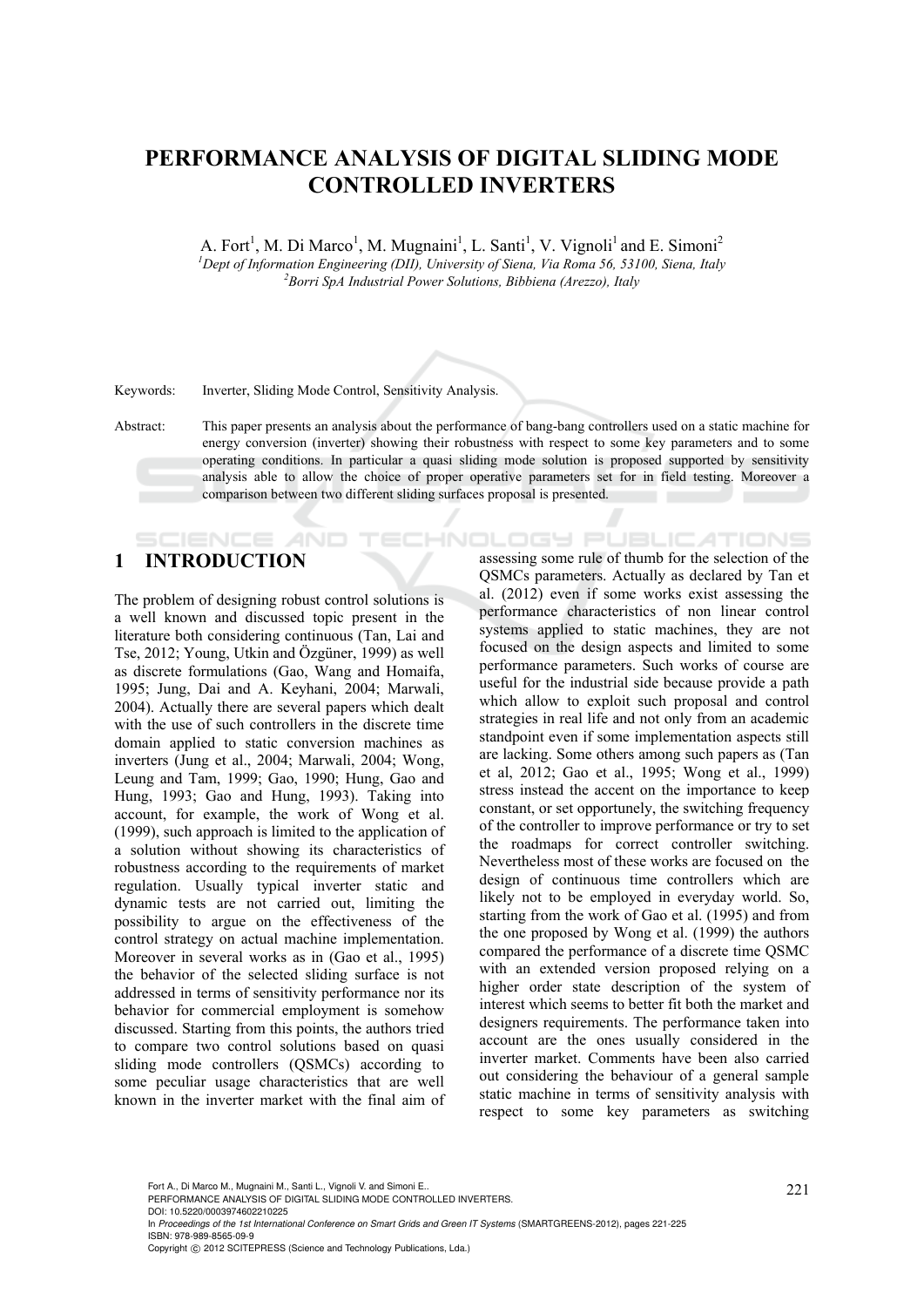frequency, sliding surface parameters, quasi sliding mode band and system cutoff frequency under nominal conditions and during static and dynamic load variation.

## **2 INVERTER STRUCTURE**

In Figure 1 a typical half bridge PWM inverter topology is sketched (Gao et al., 1995). The circuit is composed by two constant voltage sources  $V_s$ , a  $LC$  group, a resistive load  $R_L$  and a couple of IGBT acting as power switches. The two IGBT are controlled by a signal  $d(t)$  in counter phase, that is, when IGBT1 is closed IGBT2 is open and viceversa and the commanding signal determines the duty cycle of the PWM signal defined as follows:

$$
d = \frac{t_{on} - t_{off}}{t_{on} + t_{off}}
$$
 (1)

The switching period is set as the invers *toff)*. Such switching period should be smaller compared to the circuit time constant defined by the *LC* group (Gao et al., 1995). It can be easily shown that, in such a way, the output system voltage  $V_{out}$  is a function of *d* and *Vs*.

The parameters value for an inverter of 20kVA are written in Table 1, where the switching frequency of the IGBT can range typically from a minimum value of 5kHz up to 15kHz.

Table 1: Inverter circuit parameters.

|                   | Values         |                |              |                    |  |
|-------------------|----------------|----------------|--------------|--------------------|--|
|                   | $L$ [ $\mu$ H] | $C$ [ $\mu$ F] | $R_L/\Omega$ | V <sub>S</sub> IVI |  |
| <b>Components</b> | 500            | 300            | 2.8          | 400                |  |



Figure 1: Closed control loop of an half bridge inverter topology.

The system state space, with *d* as control input and *Vout* as the output, can be written in the

continuous time domain as a classical state variable system:

$$
\dot{x}(t) = A_{yz}x(t) + B_{yz}d(t)
$$
 (2)

where *x* is an *n*-vector and  $A_{yz}$  and  $B_{yz}$  are proper size matrices for the problem to be considered and *y* indicates whether the system is continuous or discrete, while *z* is the state order and *d* is a scalar.

By choosing the state as

*x =*

$$
= \begin{bmatrix} v_c \\ v_c \end{bmatrix} \tag{3}
$$

where  $v_c$  is the voltage across the capacitor, it is possible to have a single loop feedback exploiting the capacitor  $(C)$  voltage  $(v_c)$  as output, assigning to *A* and *B* the following values:

(1)  
\n
$$
A_{c2} = \begin{bmatrix} 0 & 1 \\ 1 & 1 \\ -\frac{1}{LC} & -\frac{1}{CR_L} \end{bmatrix}
$$
\n
$$
B_{c2} = \begin{bmatrix} 0 \\ V_c \\ \frac{V_c}{LC} \end{bmatrix}
$$
\n(4)

Figures of merit of a commercial system as the one described should be within the limits of Table 2 in order to have a competitive features in the energy market.

Table 2: Commercial performance benchmark parameters.

|                                | Values      |                        |                                 |                                     |  |
|--------------------------------|-------------|------------------------|---------------------------------|-------------------------------------|--|
| <b>Parameters</b><br>for 20kVA | $THD^{(*)}$ | Power<br><b>Factor</b> | <b>Static</b><br>load<br>change | dynamic (0-<br>100%) load<br>change |  |
|                                | $< 2\%$     | 0.99                   | $\pm 1\%$                       | $\pm 5\%$ <10 ms<br>recovery time   |  |

 $*$  These figures are in accordance with IEC6204-1-3 and are expressed for linear load in voltage instead of current

# **3 CONTROL THEORY AND DESIGN OF THE SWITCHING FUNCTION**

#### **3.1 Control Basics**

The main concept of sliding mode control exploits the definition of a sliding surface and a proper set of parameters that enable such surface to become globally attractive for the system under consideration. Given the state–space representation (4), in order to derive a sliding mode control the sliding manifold:

$$
S(x(t)) = 0 \tag{5}
$$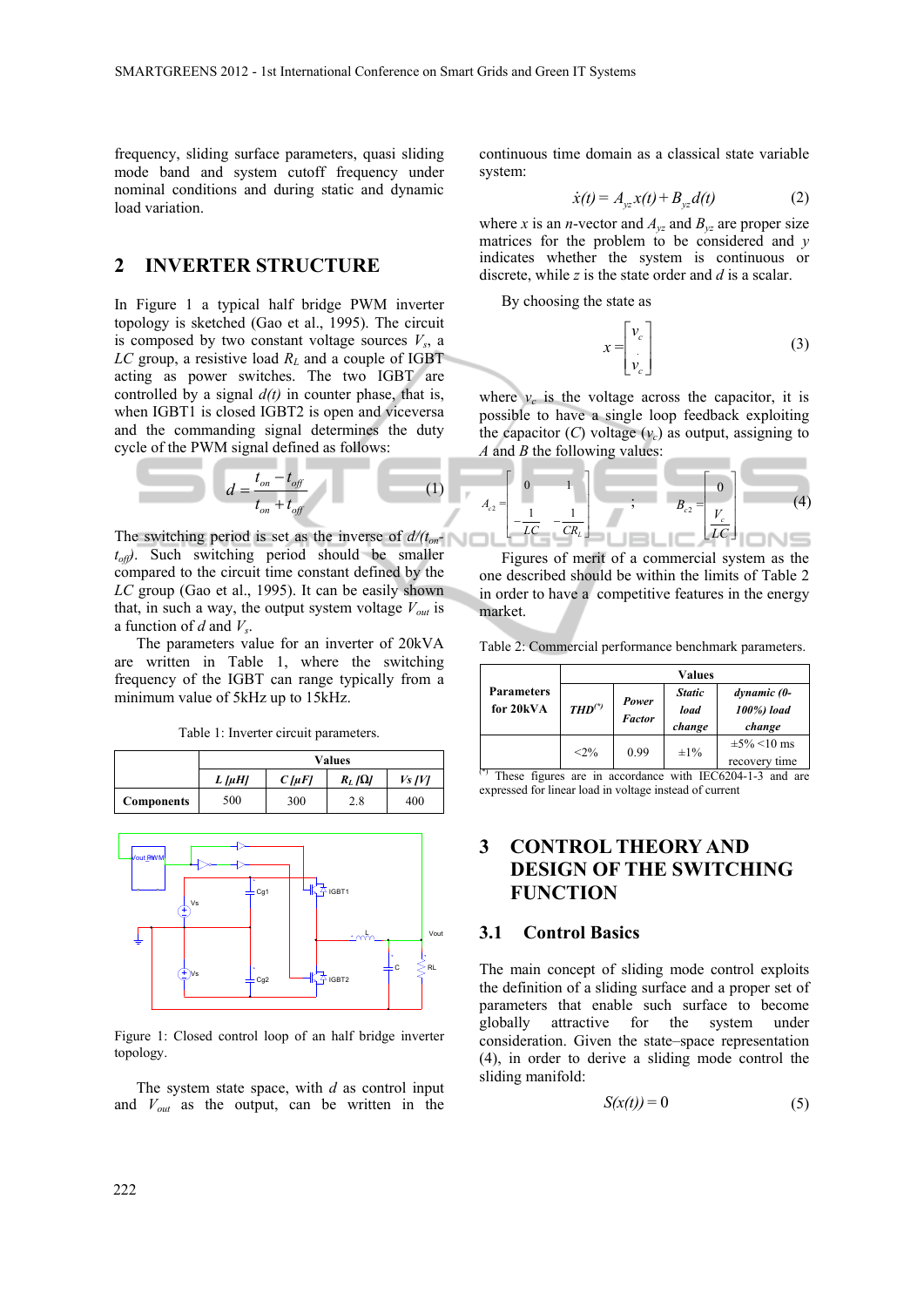should satisfy the following inequality .

$$
S(x(t)) < 0 \tag{6}
$$

while a suitable control law of the form:

$$
d = \begin{cases} d^+ & S(x(t)) > 0 \\ d^- & S(x(t)) < 0 \end{cases} \tag{7}
$$

should guarantee each state trajectory to converge to (5) (Tan et al., 2012;Young et al., 1999; Gao et al., 1995; Jung et al., 2004; Marwali, 2004; Wong et al., 1999; Gao, 1990; Hung et al., 1993; Gao and Hung, 1993).

In other words, equations  $(5)$  to  $(7)$  and the right choice of *d* assure that the state vector, starting from any initial condition, will slide up to the null solution.

A common choice for the reaching law, is given by Gao et al. (1995):

$$
\dot{S}(x(t)) = -qS(x(t)) - \varepsilon \text{sgn}(S(x(t))) \quad (8)
$$

where *q* and *ε* are positive quantities opportunely chosen in order to guarantee the system global stability.

#### **3.2 Digital Control for Static Machines**

The problem described in the previous section can be applied with suitable manipulations and assumptions to the discrete time case (DTC). Considering the discrete form of the system represented in (2), sampled at instant  $T_k$  (represented from now on as  $x(T_k) = x(k)$  it is possible to write (4) as:

$$
x(k+1) = A_{dz}x(k) + B_{dz}d(k)
$$
 (9)

where  $A_{dz}$  and  $B_{dz}$  are the discrete forms according to classical system theory as argued by D'Azzo and Houpis (1995):

$$
A_{dz} = e^{A_{cz}T_k}; \text{ and } B_{dz} = \int\limits_0^{T_k} e^{A_{cz}T_k} B d\tau \qquad (10)
$$

Together with the discrete time representation of the system the entire domain must be discrete. Some authors, among whom the first has been Hoft, suggested a discrete representation of the continuous time convergence law described by the following:

$$
[S(x_{k+1}) - S(x_k)]S(x_k) < 0 \tag{11}
$$

Other formulations, which result in a better implementation of the previous concept for discrete time controllers (DTC), are presented in the

literature (see, e.g., Gao et al. (1995) and references therein). A possible choice for the discrete-time form of  $(8)$  is:

$$
S(k + 1) - S(k) = -q T_s S(k) - \varepsilon T_s sgn(S(k)) = \phi(k)
$$
 (12)

where  $T_s$  is the switching period and the quantity  $qT_s$ must satisfy  $qT_s < 1$  in order to guarantee that, starting from any initial condition, the trajectories will move to the sliding surface.

#### **3.3 System Switching Law**

Once the reaching law is defined as per (12), a switching function should be chosen in order to let (7) in its discrete formulation to be a valid statement.

By selecting *S(k)* as a linear combination of the state variables:

$$
S(k+1) = S(k) = 0 = \Phi_w^T x(k), \qquad (13)
$$

where  $\Phi_w$  is a vector of scalars of dimension (*w*) it is possible to write (8) as:  $\Box$   $\Box$   $\Box$   $\Box$   $\Box$ 

$$
\phi(k) = -qT_s \Phi_w^T x(k) - \varepsilon T_s \text{sgn}(\Phi_w^T x(k))
$$
 (14)

and consequently (13) as:

$$
S(k+1) - S(k) = \Phi_w^T x(k+1) - \Phi_w^T x(k) =
$$
  
=  $\Phi_w^T A x(k) + \Phi_w^T B d(k) - \Phi_w^T x(k) = \phi(k)$  (15)

which, in turns, provides an expression for the

switching law *d(k)*:

$$
d(k) = -\left(\boldsymbol{\Phi}_{w}^{T}\boldsymbol{B}\right)^{-1}\left(\boldsymbol{\Phi}_{w}^{T}\boldsymbol{A}\boldsymbol{x}(k)-\boldsymbol{\Phi}_{w}^{T}\boldsymbol{x}(k)-\boldsymbol{\phi}(k)\right) \qquad (16)
$$

By replacing in  $(13)$  the state  $x(k)$  with the error *e(k)* among the state itself and a reference signal, it is possible to design a suitable sliding manifold for the systems as the one of Figure 1. Note that when the system moves on a sliding surface it behaves as a linear system approaching the null solution with time constants depending on the choice of the vector *Φw.* 

### **4 DIGITAL CIRCUIT CONTROL**

Aim of this section is the design of the control law and the sliding manifold for the circuit described in Section I, according to (13). Using the output voltage error (with respect to a reference signal  $x_r(t)$ )  $e(t) = [x_F(t) - x(t)]$  can be easily verified that the evolution of  $e_2(t)$  i.e.

$$
e_2(t) = \begin{bmatrix} e(t) \\ e(t) \end{bmatrix} \tag{17}
$$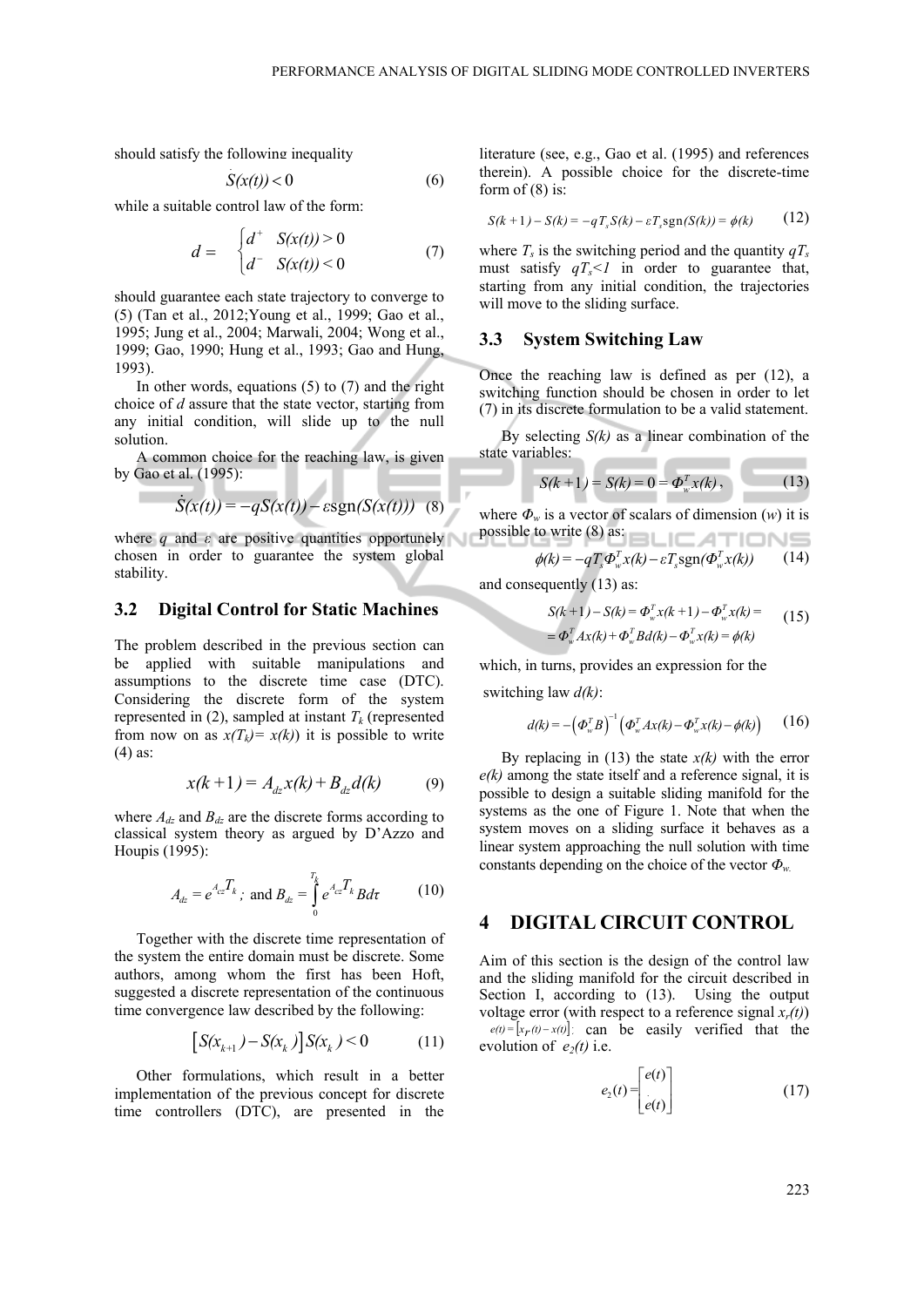obeys to (2) and (4). It is therefore possible to extend the state representation of (2) by defining matrices  $A_{c3}$  and  $B_{c3}$  as follows:



Since (2) and (18) admit their discrete-time counterpart, once they are replaced in (16), it is possible to design the control signal *d(k)*.

# **5 CIRCUIT PERFORMANCE: SENSITIVITY ANALYSIS**

The circuit in Figure 1 has been simulated using PSIM 9.0.4 software and the system characteristics in terms of commercial performance of the two parameter sliding manifold have been analyzed. The nominal system parameters for simulations are: switching frequency of  $f_s=10$ kHz; sampling frequency  $f_k$ =1MHz,  $qT_s$ =0.25;  $\epsilon T_s$ =0.1; sliding surface parameters for the 2D approach  $\Phi_2 = (\Phi_1 = 1,$  $\Phi_2=10^{-6}$ ); sliding surface parameters for the 3D approach  $\Phi_3 = (\Phi_1 = 1, \Phi_2 = 1, \Phi_3 = 0, 0625)$ . In Figure 2, 3 and 4 the system performance in terms of voltage THD% with respect to two dimensional manifold slope variation, system cutoff frequency (*C* only) variation and switching frequency variation have been reported, respectively. In Figure 5 it is shown how the system performance, during dynamic load variation (from 0-100% of the nominal load), can be slightly improved in terms of settling time changing the ε parameter which is justified by the change into the QSMC band. According to Figure 6 the static behaviour of the two parameters controller is generally worse with respect to the choice of the three parameters sliding surface while the two sliding controllers have almost the same dynamical



Figure 2: THD% variation with respect to the change in the slope of the QSMC in the 2D error state space.

behaviour which is generally better with respect to traditional PID systems (Gao et al., 1995).



Figure 3: THD% variation with respect to the change into the system cutoff frequency. This is important from a design standpoint showing the possibility to reduce the weight and space occupation of such capacitor keeping the same performance.



Figure 4: THD % variation with respect to C and evaluated a three switching frequencies.



Figure 5: System dynamic response to load variation (0- 100% *Vout-Vout* AVL after load variation) with ε parameter 100 times greater than the design one .



Figure 6: Comparison between systems performance (static behavior 0-100% load) with two parameters (red) and three parameters (blue) controllers. The phase shift has been magnified to make two picture easily comparable.